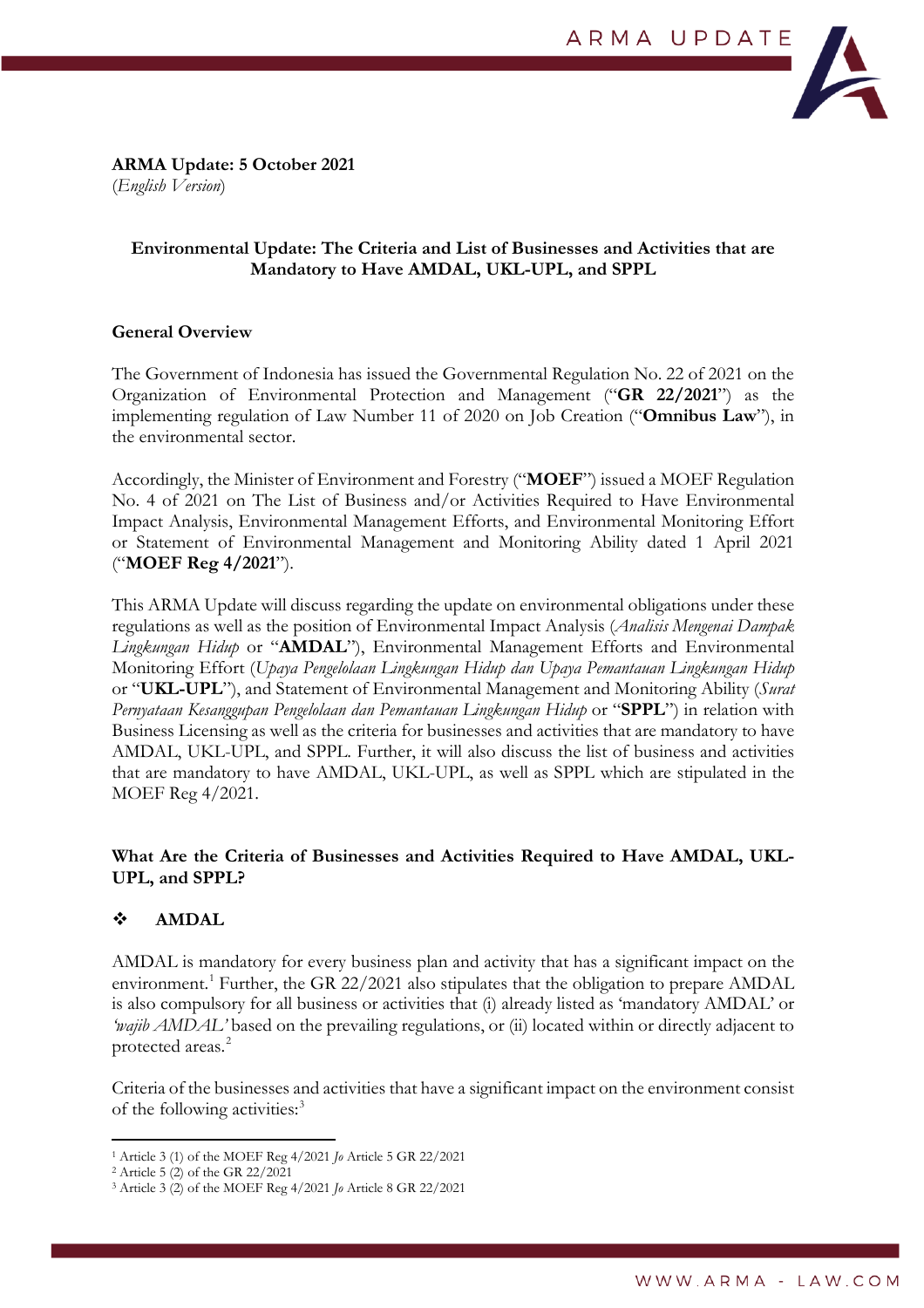

- a. the alteration of land and landscapes;
- b. the exploitation of natural resources, both renewable and non-renewable;
- c. processes and activities that could potentially cause pollution and/or environmental damage as well as waste and deterioration of the utilization of natural resources;
- d. the result of which processes and activities that may affect the natural environment, artificial environment, and socio-cultural environment;
- e. operations and activities that such outcome will affect the preservation of natural resources conservation areas and/or protection of cultural reserves;
- f. the introduction of plants, animals, and micro-organisms;
- g. the manufacture and the use of biological and non-biological materials;
- h. activities that have a high risk of affecting the country's defense; and/or
- i. the application of technology that is estimated to have a significant potential effect on the environment.

# **UKL-UPL**

Business and activities that do not have the abovementioned impacts are required to have UKL-UPL.<sup>[4](#page-1-0)</sup> This consist of:<sup>[5](#page-1-1)</sup>

- a. type of business plans and activities that have no significant impacts;
- b. type of business plans and activities whose location is carried out outside and/or not directly in contact with protected areas;
- c. included as the types of business plans and activities that are excluded from mandatory AMDAL classification.

# **SPPL**

SPPL is required for businesses and activities that do not substantially impact the environment and do not fall into the category to have UKL-UPL. $^6$  $^6$  This consist of:<sup>[7](#page-1-3)</sup>

- a. types of business and activities that have no significant impact and are not mandatory to have UKL-UPL;
- b. micro and small business activities that do not have a substantial effect on the environment; and/or
- c. included as types excluded from UKL-UPL obligations.

### **What is the Position of AMDAL and UKL-UPL in Business Licensing?**

Previously AMDAL or UKL-UPL was a prerequisite to obtaining Environmental Permit (*Izin Lingkungan).* In the current licensing system based on the Omnibus Law and its implementing regulation, the term of Environmental Permit has been changed to 'Environmental Approval' or "*Persetujuan Lingkungan"*.

<span id="page-1-0"></span><sup>4</sup> Article 5 (1) of the MOEF Reg 4/2021 *Jo* Article 6 (1) of the GR 22/2021

<span id="page-1-1"></span><sup>5</sup> Article 6 (2) of the GR 22/2021

<span id="page-1-2"></span><sup>6</sup> Article 6 (1) of the MOEF Reg 4/2021 *Jo* Article 7 (1) of the GR 22/2021

<span id="page-1-3"></span><sup>7</sup> Article 7 (2) of the GR 22/2021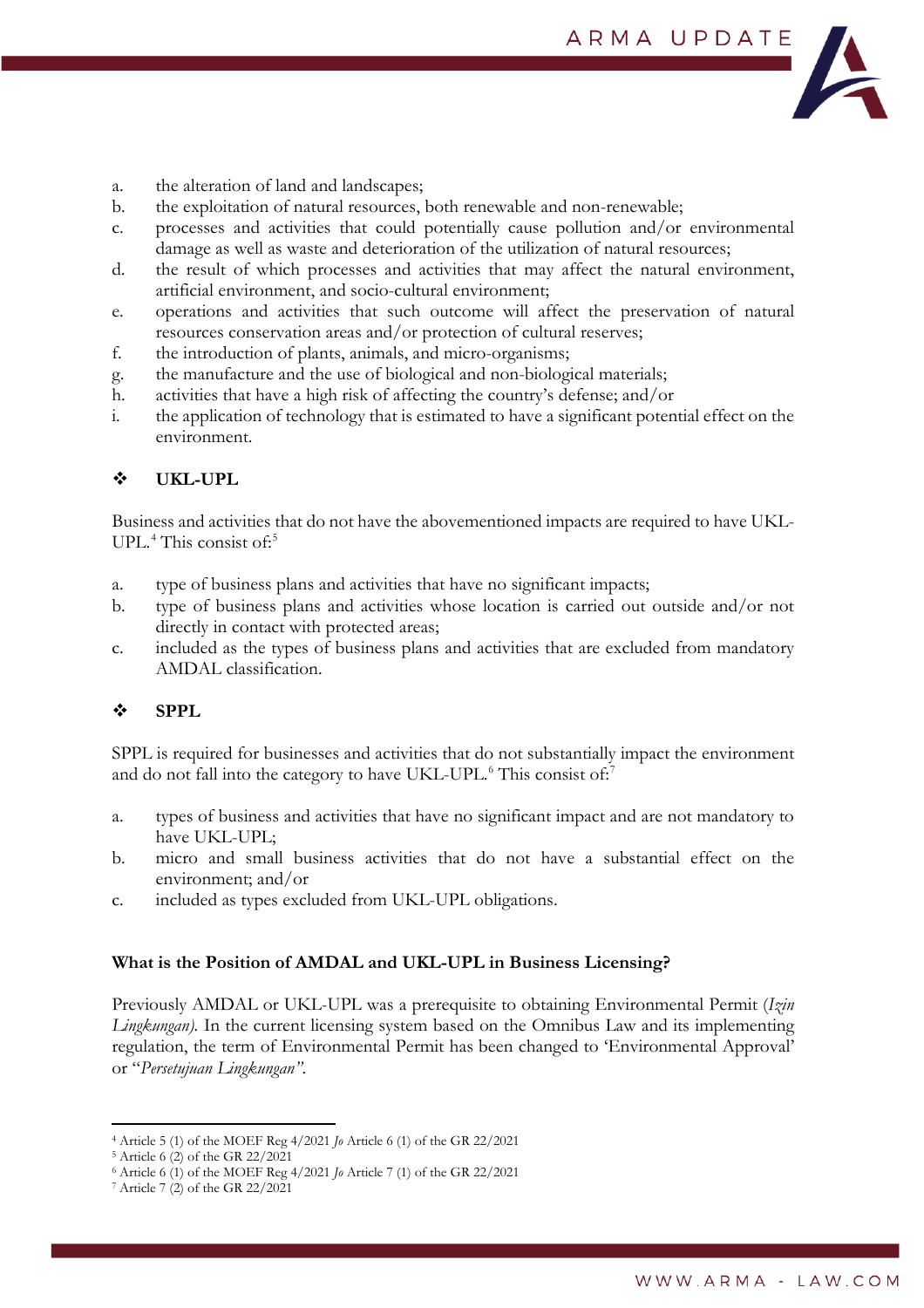

Further, Environmental Approval is one of the prerequisites for the issuance of a Business License or Governmental Approval. Environmental approval is obtained through the preparation and feasibility test of the AMDAL or the preparation or examination of the UKL-UPL form. $8$ 

## **Environmental Approval for AMDAL**

AMDAL is the basis of the environmental feasibility test for business plans and activities. The result of the feasibility test will become the basis for the issuance of the Environmental Approval in the form of an Environmental Feasibility Decree *(Keputusan Kelayakan Lingkungan Hidup)* by the Central and Local Government. The Environmental Feasibility Decree is a prerequisite for issuing a Business License or approval of the Central of Local Government.<sup>[9](#page-2-1)</sup>

#### **Environmental Approval for UKL-UPL**

Businesses and activities that do not significantly impact the environment shall fulfil the UKL-UPL standards stated in the Environmental Approval in the form of Environmental Management Capability Statement Environmental Management Statement (*Pernyataan Kesanggupan Pengelolaan Lingkungan Hidup*). The fulfilment of such criteria would become the basis of issuing a Business License or approval by the Central and Local Government.[10](#page-2-2)

#### **SPPL**

Any activities that are obliged to prepare SPPL are no longer required to prepare or obtain other environmental documents/approval since the SPPL is integrated into Business Identification Number ("**NIB**").<sup>[11](#page-2-3)</sup>

## **List of Businesses and Activities that are Mandatory to Have AMDAL, UKL-UPL, and SPPL**

MOEF Reg 4/2021 describes a list of business activities and activities that are mandatory to have AMDAL, UKL-UPL, and SPPL. List of business and activities that are mandatory to have AMDAL, UKL-UPL, and SPPL applies to:<sup>[12](#page-2-4)</sup>

- a. businesses and activities that require facilities and infrastructure; and
- b. services that require facilities and infrastructure.

Appendix I of the MOEF Reg 4/2021 contains a list of types of business plans and activities that are classified based on KBLI, where it is divided into 12 sectors, as follows:

<span id="page-2-0"></span><sup>8</sup> Article 3 of the GR 22/2021

<span id="page-2-1"></span><sup>9</sup> Article 22 (2) of the Omnibus Law that changes Article 24 of Law No. 32 of 2009 regarding Environmental Protection and Management ("**Law 32/2009**")

<span id="page-2-2"></span><sup>10</sup> Article 22 (12) of the Omnibus Law that changes Article 34 of Law 32/2009

<span id="page-2-3"></span><sup>11</sup> Article 22 (13) of the Omnibus Law that changes Article 35 of Law 32/2009

<span id="page-2-4"></span><sup>12</sup> Article 7 (1) of the MOEF Reg 4/2021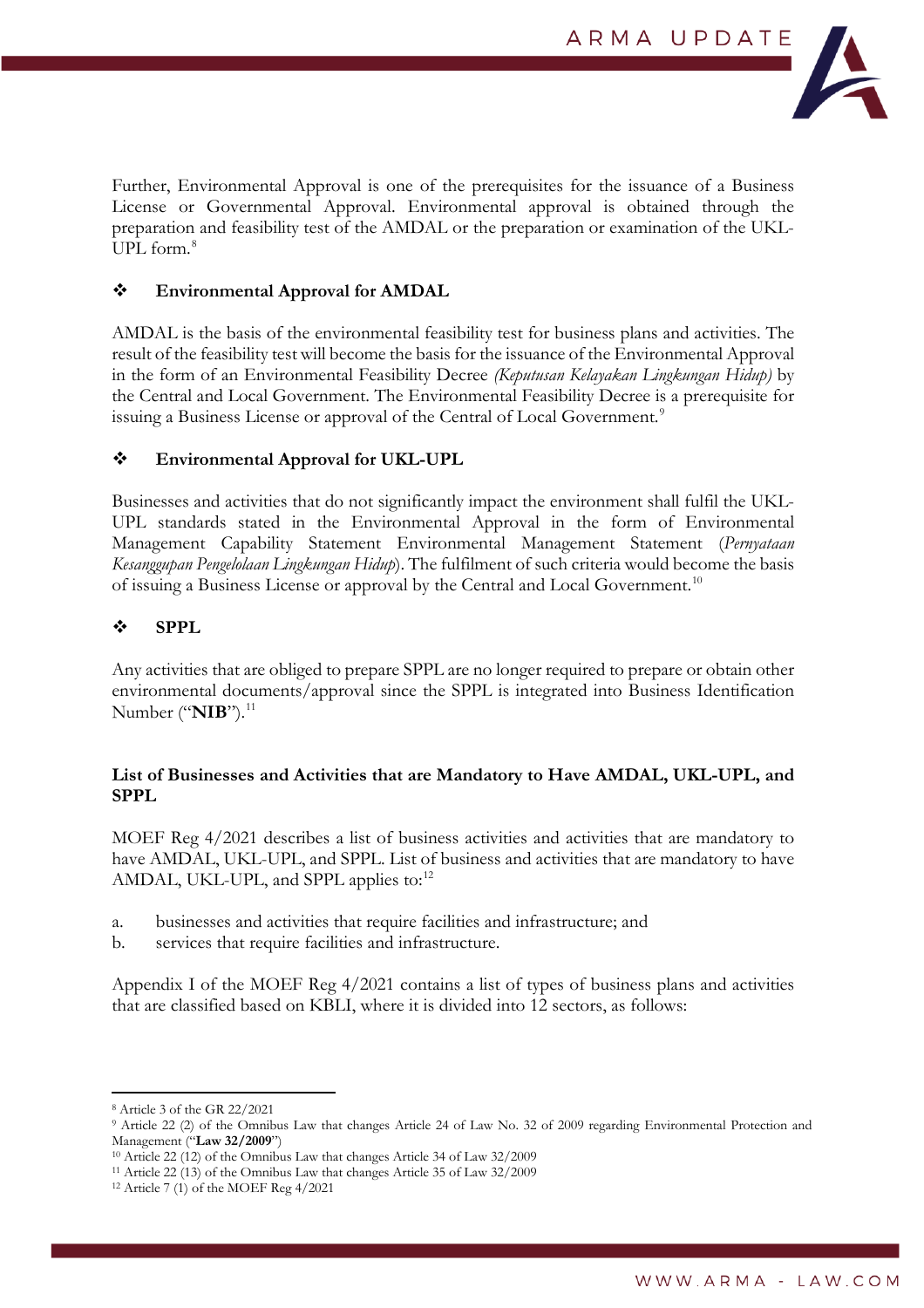

- a. Public Works and Housing Sector that consists of 31 types of businesses and activities;
- b. Transportation Sector that consists of 11 types of businesses and activities;
- c. Industrial Sector that consists of 528 types of businesses and activities;
- d. Tourism Sector that consists of 45 types of businesses and activities;
- e. Nuclear Energy Sector consists of 11 types of businesses and activities;
- f. Health Sector that consists of 25 types of businesses and activities;
- g. Agricultural Sector that consists of 196 types of businesses and activities;
- h. Fishery and Marine Sector that consists of 33 types of businesses and activities;
- i. Electricity Sector that consists of 41 types of businesses and activities;
- j. Environment and Forestry Sector that consists of 70 types of businesses and activities;
- k. Energy and Mineral Resources Sector that consists of 34 types of businesses and activities;
- l. Telecommunication sector that consists of 2 types of businesses and activities.

# **Sanction Against Environmental Approval Violations**

The violation of environmental obligation may affect to the cancellation of Business License instead of Environmental Permit, such cancellation that can be done in the case of.<sup>[13](#page-3-0)</sup>

- a. the requirements submitted in the application contain legal defects, errors, misuse, and false information and/or forgery of data, documents, and/or information;
- b. its issuance does not qualify the conditions as stated in the Environmental Feasibility Decree or the Environmental Management Capability Statement; or
- c. the obligations stipulated in AMDAL or UKL-UPL documents are not being implemented.

Administrative sanctions may be applied to the person in charge of a business and/or activity if a violation is found against the provision of Business Licensing or Governmental Approval relating to Environmental Approval and regulations regarding environment protection and management.<sup>[14](#page-3-1)</sup> These administrative sanctions may be in the form of:<sup>[15](#page-3-2)</sup>

- a. written warning;
- b. government coercion;
- c. administrative fines;
- d. Business Licensing suspension; and/or
- e. revocation of Business License.

Further, any person who conducts business and/or activity without having an Environmental Feasibility Decree or Environmental Management Capability Statement which results in any casualties/damage to health, safety, and/or the environment will be penalized. The sanction is a prison sentence with a minimum of 1 (one) year up to a maximum of 3 (three) years and a minimum fine of Rp1.000.000.000 (one billion Rupiah) up to a maximum of Rp3.000.000.000 (three billion Rupiah). $16$ 

<span id="page-3-0"></span><sup>13</sup> Article 22 (15) of the Omnibus Law that changes Article 37 of Law 32/2009

<span id="page-3-1"></span><sup>14</sup> Article 505 (1) of the GR 22/2021 *Jo* Article 22 (28) of the Omnibus Law that changes Article 76 of Law 32/2009

<span id="page-3-2"></span><sup>15</sup> Article 509 (1) of the GR 22/2021

<span id="page-3-3"></span><sup>16</sup> Article 22 (36) of Omnibus Law that changes Article 109 of Law 32/2009